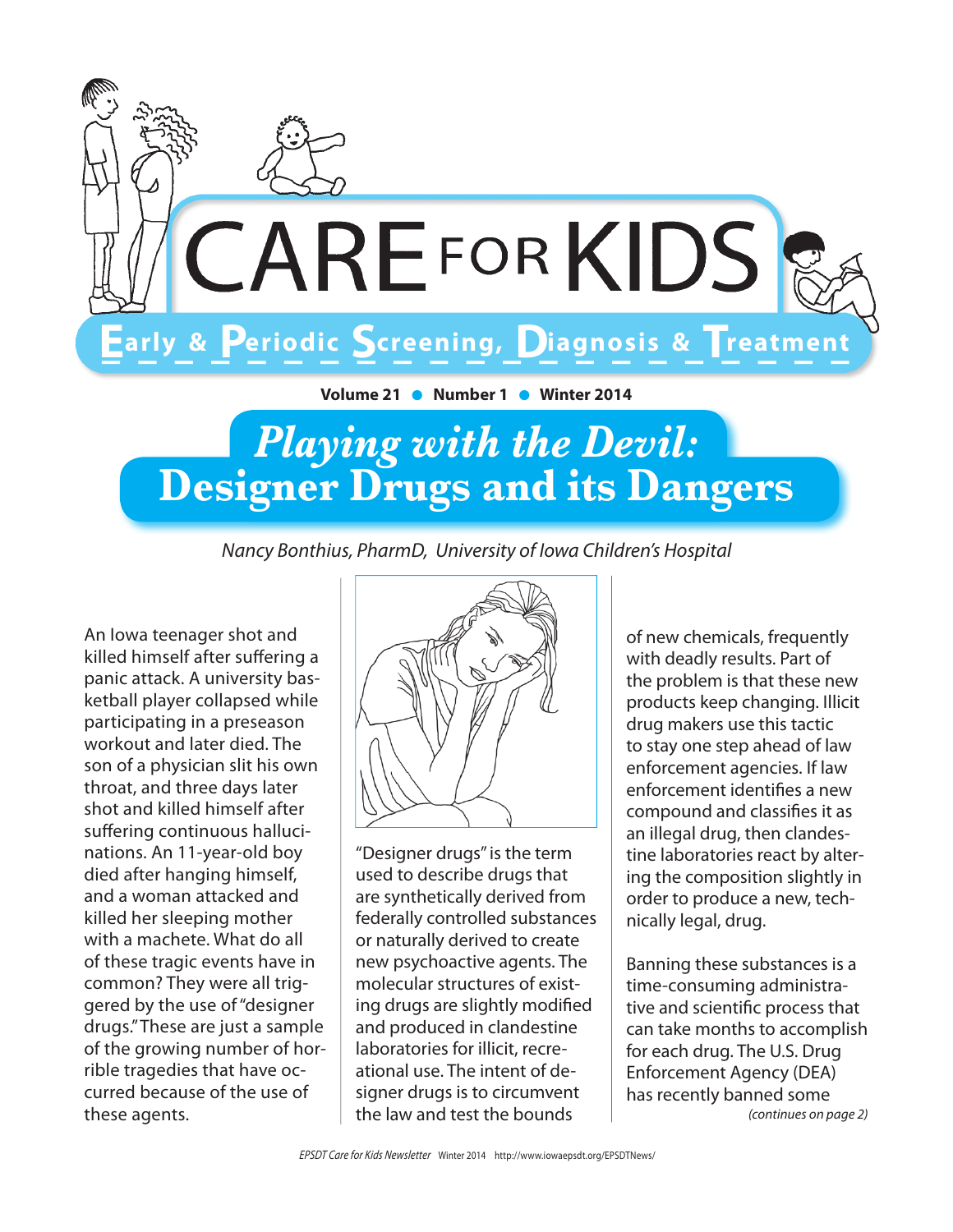### **Playing with the Devil** (continued from page 1)

compounds, but they have identified 60 new synthetic compounds just in the last two years that are generally legal. To date, there are more than 250 different compounds that are considered new psychoactive substances.

## **Widespread Availability and Use**

Designer drugs are sold in small packages in head shops, convenience stores, gas stations, and all over the Internet. Drug makers bypass current laws by placing the phrase "not for human consumption" on the labels, which is code language meant to imply the opposite. These psychoactive agents are frequently legal to possess, easy to obtain, heavily marketed as producing "legal highs" similar to illegal drugs, and are perceived to be "safer." Pop culture also plays a role in the increased use of these drugs. For example, teen pop idol Miley Cyrus and rappers Kanye West and Lil Wayne have all made reference to the designer drug "Molly," which is a newer analog of the stimulant ecstasy. Miley Cyrus admitted to making reference to this drug in her new song, "We Can't Stop."

An urgent need exists for health care providers worldwide to be familiar with the adverse effects of these novel psychoactive designer drugs.

The goal of this article is to describe the pharmacology, clinical effects, and treatment of two important classes of these psychoactive designer drugs. This article will discuss synthetic cathinones ("Bath Salts") and synthetic cannabinoids ("Spice," "K2").

## **Synthetic Cathinones (a.k.a."bath salts")**

This category of designer drugs has nothing to do with the bath salts used as a bath additive. Instead, this innocent looking name is the term given to a category of compounds that mimic certain illicit drugs, like cocaine, ecstasy, and methamphetamine. Cathinone is a naturally occurring beta-ketone amphetamine analogue found in the leaves of the Khat (Catha edulis) plant. Its euphoric effects were first described 1,000 years ago. Synthetic cathinones are newer derivatives of this compound. The key ingredients that have most often been used to make "bath salts" are the synthetic compounds MDPV (3,4-methylenedioxypyrovalerone), mephedrone, pyrovalerone, and methylone. Many other ingredients have also been used in addition to, or in place of, these compounds. For instance, extremely high levels of caffeine have been found in many of the "bath salts." In 2011, the DEA classified the three most common chemicals used to make "bath salts" as Schedule

I controlled substances. Unfortunately, they are still easily obtained as illegal substances and as newly modified "legal" substances.

These products are given innocent-looking and enticing names to lure consumers and to disguise its true identities. They are sold as a fine white powder and are usually taken by nasal insufflation, oral ingestion, intravenous/intramuscular injection, or rectal insertion. Based on information collected from the increased numbers of calls to poison control centers, young men account for approximately 70% of bath salt users. Roughly 18% of users are less than 19 years old, and its use is highest in the 20-29-year-old range (43%).

(continues on page 3)

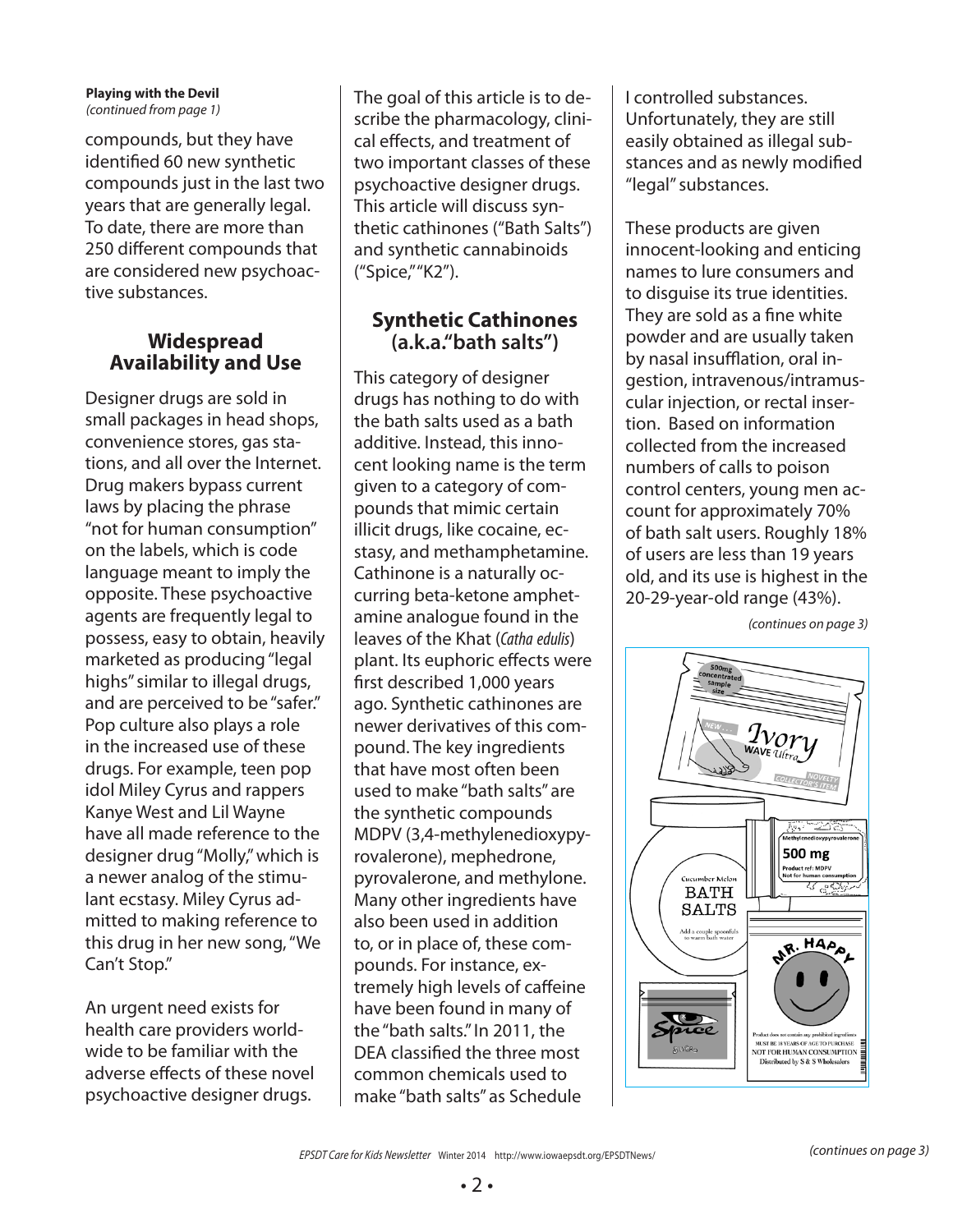### **Common Names for Synthetic Cathinones**

Cat Hookah Pipe Cleaner Drone White Lightning Bubbles Bonsai Fertilizer Blizzard Jewelry Cleaner Stardust Snow Leopard Bath Salts Meow Meow Pure Ivory White Knight Plant Food White Dove Red Rocket Purple Wave Vanilla Sky Lunar Wave Ivory Wave Ocean Burst Ocean Snow

### **Pharmacology and E!ects**

Similar to other psychomotor stimulants, these agents target plasma membrane transporters for dopamine, norepinephrine, and serotonin. Users of synthetic cathinones describe euphoria, increased energy, heightened alertness, talkativeness, and increased libido, with effects typically lasting two to eight hours. Users frequently describe a compulsion to repeatedly redose to prolong the drug's effect, with sessions lasting several hours to several days. Like amphetamines, these drugs are capable of inducing tolerance, addiction, and dependence. Many recent reports and first-hand accounts by physicians, drug counselors, and law enforcement officers describe severely aggressive and

psychotic behavior by people who have used bath salts. Often this aggressive behavior is coupled with phenomenal physical strength, similar to that seen in phencyclidine (PCP) intoxication. Reports of self-mutilation, suicide, and persistent paranoid psychosis are becoming common across the U.S. Interestingly, users themselves describe persistent paresthesias and mood changes lasting from days to weeks after using these drugs.



Physical signs of synthetic cathinones intoxication are consistent with sympathomimetic toxicity and include tachycardia, hypertension, hyperthermia, dehydration, agitation, combative behavior, psychosis, and seizures. In addition, hyponatremia, myocardial infarction, myocarditis, rhabdomyolysis, stroke, and death have been reported. The most commonly reported adverse symptoms include headache, chest pain, palpitations, paranoia, insomnia, tremors, trismus (clenching of the jaw), and bruxism (grinding of the teeth). Studies have demonstrated long-term neuronal toxic effects of these drugs, similar to those seen with methamphetamine.

## **Detection/Treatment**

Currently none of the synthetic cathinones are detected on routine urine drug screening for amphetamines. However, they may cause a false positive methamphetamine result. Blood and urine specimens can be analyzed by gas and liquid chromatography and mass spectrometry, but these assays have not yet been accepted into routine clinical practice, thus are unlikely to give timely results.

No specific antidote exists, so treatment of exposures to these drugs is primarily supportive. Given the similarities to amphetamines and cocaine, similar management strategies based on treating the sympathomimetic effects are useful. Sympathomimetic toxidrome symptoms, including tachycardia, agitation, psychosis, hypertension, and seizures, should be treated with benzodiazepines. High doses of benzodiazepines may be necessary to sedate these patients effectively. Persistent hypertension can be treated with vasodilators (i.e., nitroglycerin or sodium nitroprusside). Beta blockers should be avoided in these patients, due to potential hypertension exacerbation that may result from unopposed alpha-adrenergic stimulation. Hyperthermia should be treated with aggressive cooling. In the case of severe psychiatric symptoms, proper restraints should be used to

(continues on page 4)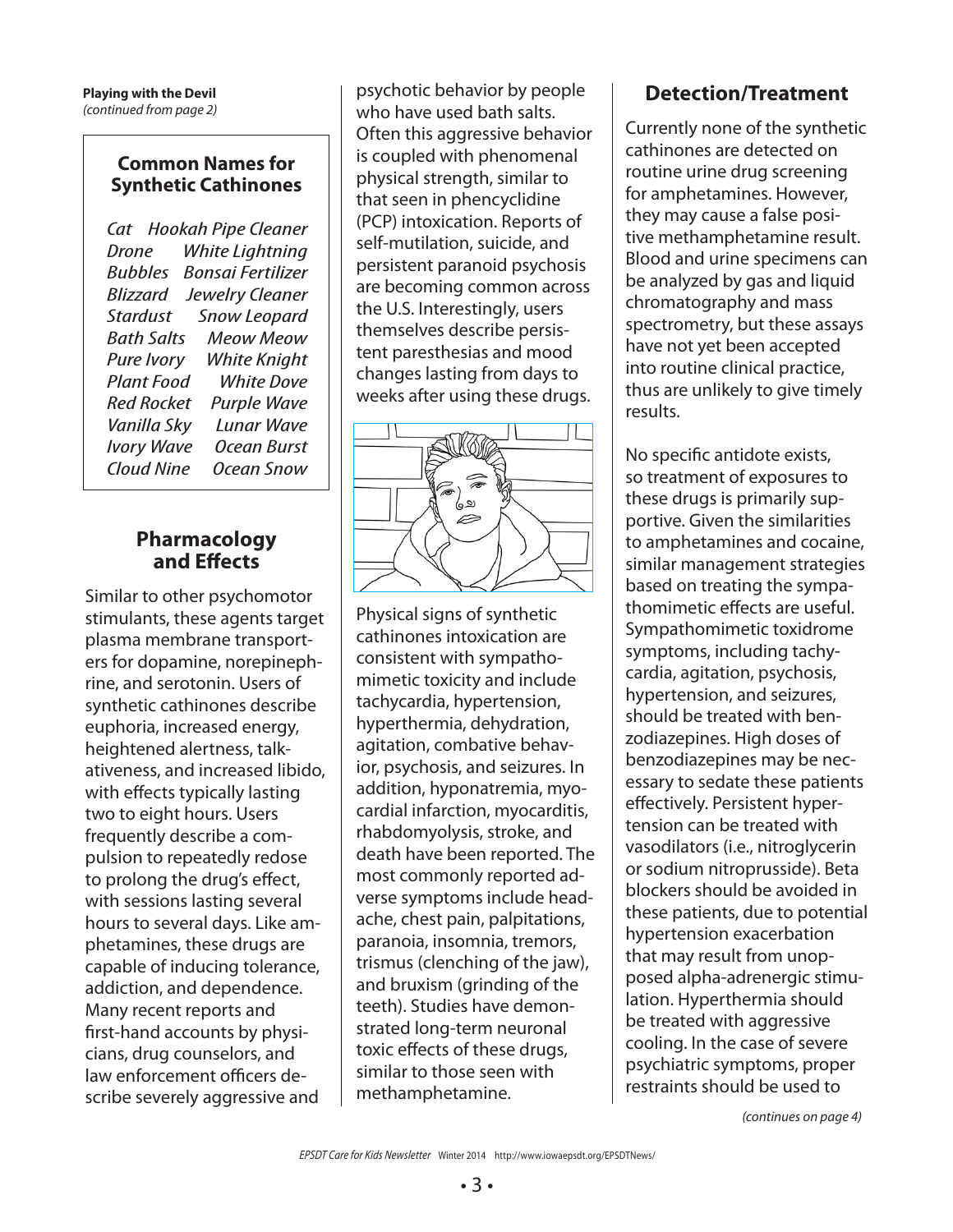### **Playing with the Devil** (continued from page 3)

prevent harm to self or others. The use of antipsychotic medications to treat psychosis may decrease the seizure threshold, placing the patient at an even greater risk of seizures. When appropriate, physicians should test for rhabdomyolysis, hemolysis, and coagulopathies. Patients should be closely monitored until resolution of symptoms and normalization of vital signs.

## **Synthetic Cannabinoids (a.k.a. "Spice," "K2")**

Synthetic cannabinoids are not structurally similar to tetrahydrocannabinol (THC), the active ingredient in marijuana. However, they are agonists of the cannabinoid receptors (CB. and CB $_2$ ). Synthetic cannabinoids are also referred to as synthetic marijuana or Herbal Marijuana Alternatives (HMAs). These products are sold as alternatives to marijuana, because they provide similar effects but are not detectable by traditional marijuana screening methods. Synthetic cannabinoids were originally designed in the 1960s by scientists who were searching for cannabinoid receptor agonists that had the same analgesic and anti-inflammatory properties of THC, but without the psychotropic effects. These agents are now best described as herbal blends adulterated with synthetic cannabinoid compounds. These blends often

contain 10 or more different herbal additives, each of which is difficult or impossible to identify. Additionally, hundreds of different synthetic cannabinoid compounds could be incorporated into HMAs, making them extremely difficult to control. The most frequently identified synthetic cannabinoid compounds present in



HMAs are JWH-018, JWH-073, JWH-200, CP 47-497, and CP 47-497C8. The compound JWH-018 has a much greater affinity for cannabinoid receptors (four times higher for CB<sub>1</sub> and 10 times higher for CB<sub>2</sub>), than does THC. This greater receptor affinity may partly explain the higher number of adverse effects caused by synthetic cannabinoids, compared to THC. Even more worrisome is the fact that the synthetic cannabinoid HU-210 is 100-800 times more potent than THC. In 2011, the DEA classified the five most common chemicals used to make HMAs as Schedule I controlled substances. Unfortunately, they are still easily obtained as illegal substances and as newly

modified "legal" substances with marketing claiming that they contain no banned substances.

These drugs are given enticing names and flashy packaging that usually state such claims as "legal high" or "herbal high." These drugs are typically sold in small, silvery plastic bags of dried leaves and marketed as incense or potpourri. The actual contents are rarely listed on the packaging, and brand names and ingredients vary widely. Although these products are usually smoked, some users make them into tea. Much like bath salts, data gathered by poison control centers found that young men account for approximately 75% of synthetic cannabinoid users. Almost 50% of users are 13-19-years-old, and most of the remainder of users are 20-29-year-olds.

### **Common Names for Synthetic Marijuana**

| K)<br>K3     | <b>Spice Diamond</b><br><b>Clover Spring</b> |
|--------------|----------------------------------------------|
| 7en          | <b>Red Merkury</b>                           |
| Nice         | <b>Arctic Spice</b>                          |
| <b>Bliss</b> | <b>Spice Gold</b>                            |
| <b>Black</b> | Fake Weed                                    |
| Aztec        | Chill Zone                                   |
| <b>Zohai</b> | <b>Zen Illtra</b>                            |
| Silver       | <b>Thunder</b>                               |
| <b>Spice</b> | Dream                                        |
| Genie        | Incense                                      |
| Smoke        | Mamha                                        |

(continues on page 7)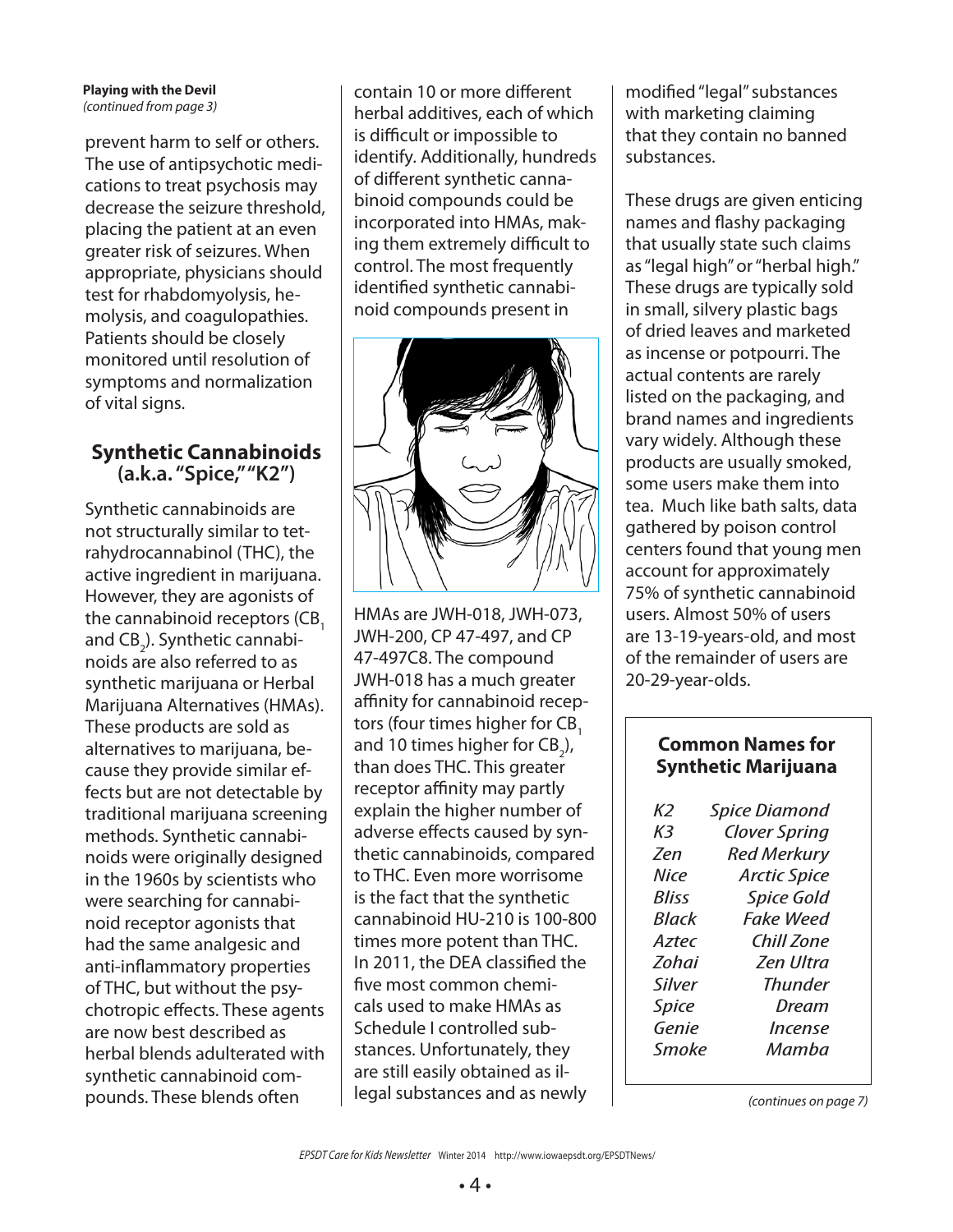2014 Early & Periodic Screening, Diagnosis, and Treatment (EPSDT)

# Care for Kids Newsletter Survey

Please assist us in making the EPSDT newsletter more valuable to you by filling out the postage-paid survey below.

Mailing instructions are on the reverse side. *Thank you.*

## **1. My profession is:**

c.  $\Box$  Physician, other specialty:

d.  $\Box$  Health care office manager

 $a. \Box$  Family physician  $b.  $\square$  Pediatrician$ 

 $\gamma$ 

- e. **Q** Nurse
- f.  $\Box$  Nurse practitioner
- $g. \Box$  Nurse, public health
- h.  $\Box$  Physician assistant
- $i.$  **Q** Dietitian
- j. **Q** Psychologist
- k. **HeadStart provider**
- l. **Q** School nurse
- $m. \square$  Social worker
- $n. \Box$  Teacher or other educator

 $\mathcal{L}_\text{max} = \frac{1}{2} \sum_{i=1}^{n} \frac{1}{2} \sum_{i=1}^{n} \frac{1}{2} \sum_{i=1}^{n} \frac{1}{2} \sum_{i=1}^{n} \frac{1}{2} \sum_{i=1}^{n} \frac{1}{2} \sum_{i=1}^{n} \frac{1}{2} \sum_{i=1}^{n} \frac{1}{2} \sum_{i=1}^{n} \frac{1}{2} \sum_{i=1}^{n} \frac{1}{2} \sum_{i=1}^{n} \frac{1}{2} \sum_{i=1}^{n} \frac{1}{2} \sum_{i=1}^{n} \frac{1$ 

o.  $\Box$  Other:

| 2. Topics that interest me                                 | Most | Some | Least |
|------------------------------------------------------------|------|------|-------|
| a. Q Well-child care                                       |      |      |       |
| b. $\Box$ Health issues: Children birth to age 5 years     |      |      |       |
| c. La Heath issues: Children age 5 to 12 years             |      |      |       |
| d. □ Health issues: Adolescents age 12 to 18 years         |      |      |       |
| e. <sup>D</sup> Health issues: Children with special needs |      |      |       |
| f. <b>Q</b> Health issues: Family                          |      |      |       |
| $g. \Box$ Preventive health care                           |      |      |       |
| h. Q Updates: Recommended clinical protocols               |      |      |       |
| i. <b>Q</b> Updates: State and federal programs            |      |      |       |
| j. □ Referral information: Community resources             |      |      |       |
| k. $\Box$ Care coordination                                |      |      |       |
| $\Box$ Handouts I can provide to families                  |      |      |       |
| $m.\n\Box$ Topic-specific coding and billing information   |      |      |       |

Additional comments or suggestions on newsletter content:

|             | 3. I would like each issue of this newsletter to:                                                                                                                                                             |    | Always                                                                                                                                                                                                             |            | Sometimes                     | <b>Never</b>                            |
|-------------|---------------------------------------------------------------------------------------------------------------------------------------------------------------------------------------------------------------|----|--------------------------------------------------------------------------------------------------------------------------------------------------------------------------------------------------------------------|------------|-------------------------------|-----------------------------------------|
|             | $a. \Box$ Focus on single topic                                                                                                                                                                               |    |                                                                                                                                                                                                                    |            |                               |                                         |
|             | $b. \Box$ Cover a range of topics                                                                                                                                                                             |    |                                                                                                                                                                                                                    |            |                               |                                         |
|             | c. $\Box$ Have fewer articles of greater depth                                                                                                                                                                |    |                                                                                                                                                                                                                    |            |                               |                                         |
|             | $d. \Box$ Have more short articles with references on                                                                                                                                                         |    |                                                                                                                                                                                                                    |            |                               |                                         |
|             | how to find more information                                                                                                                                                                                  |    |                                                                                                                                                                                                                    |            |                               |                                         |
|             | e. $\Box$ Provide information in a more clinical way                                                                                                                                                          |    |                                                                                                                                                                                                                    |            |                               |                                         |
|             | 4. When the EPSDT Care for Kids Newsletter comes, I usually (please check all that apply):<br>$\Box$ Read all of it<br>$\Box$ Read some articles<br>$\Box$ Scan the headlines<br>$\Box$ Look for the handouts |    | e. $\Box$ Put it aside to read later h. $\Box$ Talk about it with others<br>f. $\Box$ Route the newsletter to others i. $\Box$ File it for future reference<br>in my workplace<br>$g. \Box$ Share it with families |            | reference                     | $i. \Box$ File some articles for future |
|             | 5. In our workplace, the people most likely to read this newsletter are (please check all that apply):                                                                                                        |    |                                                                                                                                                                                                                    |            |                               |                                         |
| а.          | $\Box$ Family physician                                                                                                                                                                                       |    | f. $\Box$ Nurse practitioner                                                                                                                                                                                       |            | $I. \Box$ Head Start provider |                                         |
| b.          | <b>D</b> Pediatrician                                                                                                                                                                                         |    | $g. \Box$ Nurse, public health                                                                                                                                                                                     |            | m. Q School nurse             |                                         |
| C.          | Physician, other specialty:                                                                                                                                                                                   |    | h. $\Box$ Physician assistant                                                                                                                                                                                      |            | n. <b>Q</b> Social worker     |                                         |
|             |                                                                                                                                                                                                               |    | $\Box$ Dietitian                                                                                                                                                                                                   | $\Omega$ . |                               | $\Box$ Teacher or other educator        |
|             | $\Box$ Health care office manager                                                                                                                                                                             | i. | $\Box$ Psychologist                                                                                                                                                                                                | D.         | $\Box$ Other:                 |                                         |
| $e_{\cdot}$ | $\Box$ Nurse                                                                                                                                                                                                  | k. | <b>D</b> Public health nurse                                                                                                                                                                                       |            |                               |                                         |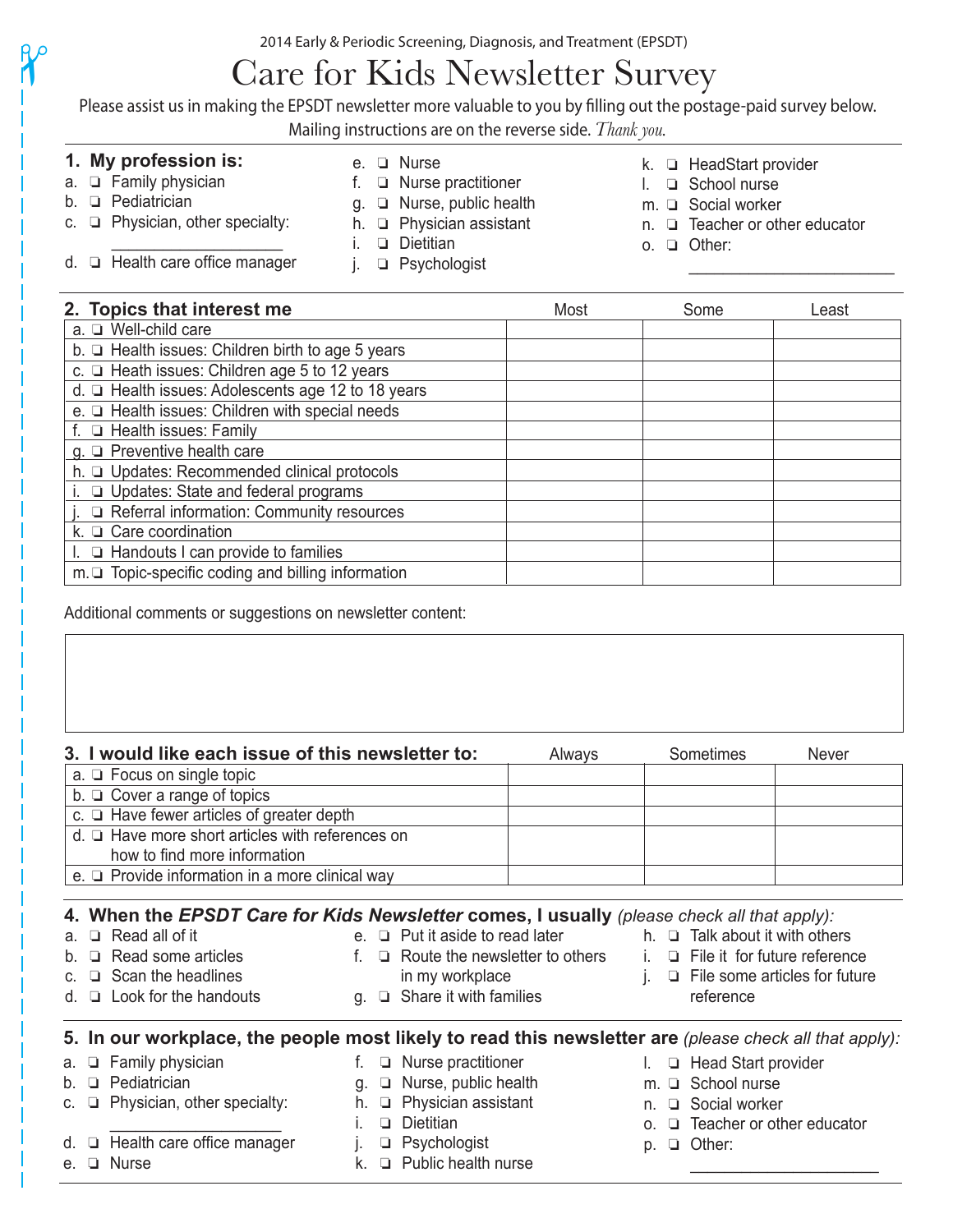| % Children<br>a.<br>% Adults<br>b.                                         | 6. Please profide the following about the population your practice serves: |                                        |
|----------------------------------------------------------------------------|----------------------------------------------------------------------------|----------------------------------------|
|                                                                            | 7. The community in which we provide services has a population of:         |                                        |
| $\Box$ Less than 1,000<br>a.                                               | e. $\Box$ 10,000 to 20,000                                                 | h. $\Box$ 50,000-100,000               |
| $\Box$ 1,000 to 2,000                                                      | 20,000 to 30,000                                                           | 100,000 to 250,000<br>$\Box$           |
| 2,000 to 5.000                                                             | □ 30,000 to 50,000<br>a.                                                   | 250,000 or more<br>O.                  |
| $\Box$ 5,000 to 10,000<br>d.                                               |                                                                            |                                        |
| 8. Our services are provided through:                                      |                                                                            |                                        |
| $\Box$ Private practice                                                    | d. □ Child Health Specialty Clinic                                         | Other, please describe<br>g.<br>$\Box$ |
| □ Hospital-based service                                                   | e. □ School                                                                |                                        |
| County health department                                                   | f. $\Box$ Child care provider                                              |                                        |
|                                                                            |                                                                            |                                        |
|                                                                            |                                                                            |                                        |
| 9. I prefer to get this newsletter:<br>$a. \Box$ In print, by regular mail | Twice per year<br>▫                                                        | e. $\Box$ Four times per year          |
| $\Box$ Via email link to online newsletter                                 | d. $\Box$ Three times per year                                             |                                        |

### **10. I have read this newsletter online or downloaded articles from it. Q Yes Q No**

**11.** In my opinion, the most significant health concern of the children and their families I serve is:

Fold here second Fold here second

### **12. Please provide the email address(es) where you, or your clinic, would be interested in receiving future communications regarding ithe EPSDT newsletter:**

Please fold survey so that address panel shows on outside, and tape all three open edges. Don't staple -- staples jam post office machines and cut postal workers' hands. This is postage-paid, no stamp needed.

> Ms. Kay Degarmo Center for Disabilities and Development -- 500003837 100 CDD The University of Iowa 2222 Old Hwy 218 S Iowa City, IA 52246-9901

> > (Business Reply set-up)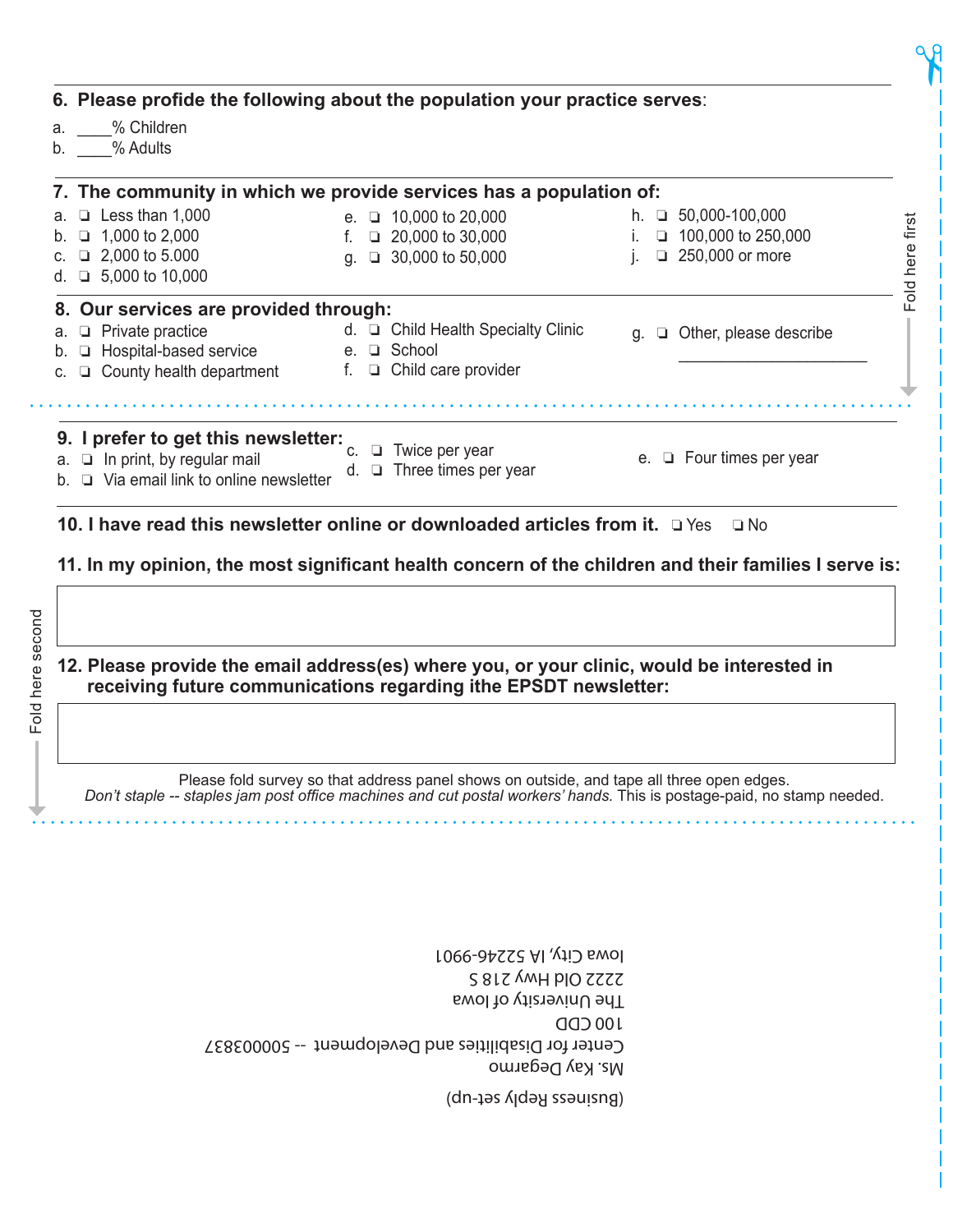**Playing with the Devil** (continued from page 4)

## **Pharmacology and E!ects**

The pharmacologic effects of HMAs are likely due to both the synthetic cannabinoids and the herbal ingredients. Many herbs have been identi fied in these products, but there is very little medical information available to guide health care professionals regarding its effects and toxicities. Additionally, the wide variety of synthetic cannabinoids present in these products makes it even more difficult to predict the symptoms and outcomes for specific patients. Typically, after use, there is a rapid onset of effects that last between one-half and two hours. The desired effect of HMAs is euphoria. However, many users report that their experiences with these drugs are not pleasant and are unlike their experiences with THC. Drug therapists in addiction centers report that users universally state that the effects were extremely unpleasant and that they wanted to stop, but were unable to do so. The most common adverse effects of HMAs include dry mouth, tachycardia, diaphoresis, nausea, vomiting, loss of concentration, tremors, and feelings of alienation/disassociation. Other adverse effects include panic attacks, agitation, paranoia, delusions, psychosis, hallucinations, seizures, coronary ischemic events, and suicide.



## **Detection/Treatment**

Traditional laboratory assays for delta-9-THC do not detect synthetic cannabinoids. Liquid chromatography and mass spectrometry methods have sometimes detected specific metabolites of synthetic cannabinoids in blood and urine specimens. Encouraging progress has been made by some independent companies that have developed commercial tests for the detection of synthetic cannabinoids in blood and urine. However, these assays are limited to testing for specific metabolites of known compounds typically in synthetic cannabinoids. It must be stressed that, since there are many different possible metabolites, depending on the synthetic cannabinoid product used, it is not currently possible to definitively rule out synthetic cannabinoid use on the basis of a negative test result. It is not known how long parent compounds and its metabolites persist in the urine following an exposure, but it is estimated to range from 48-72 hours.

There is no antidote for synthetic cannabinoid exposures, so treatment consists of supportive care. Benzodiazepines should be administered to control agitation, anxiety, tachycardia, and seizures, which are all symptoms not typically seen with regular marijuana. The use of antipsychotic medications to treat psychosis may decrease the seizure threshold, placing the patient at an even greater risk of seizures. Appropriate patient restraints should be used if there is risk of harm to self or others. All exposed patients should be closely observed until abnormal vital signs, vomiting, and psychiatric symptoms have resolved.

## **General Advice**

Health care professionals must become aware of the intense consequences and adverse effects that may result from the use of designer drugs. It is essential that all possible exposures be reported to regional poison control centers (800- 222-1222) in order to better track and manage the use of designer drugs in the U.S.

## **Resources**

www.drugfree.org

http://www.justice.gov/dea/ docs/drugs\_of\_abuse\_2011. pdf Drugs of Abuse. 2011 Edition. A DEA Resource Guide.